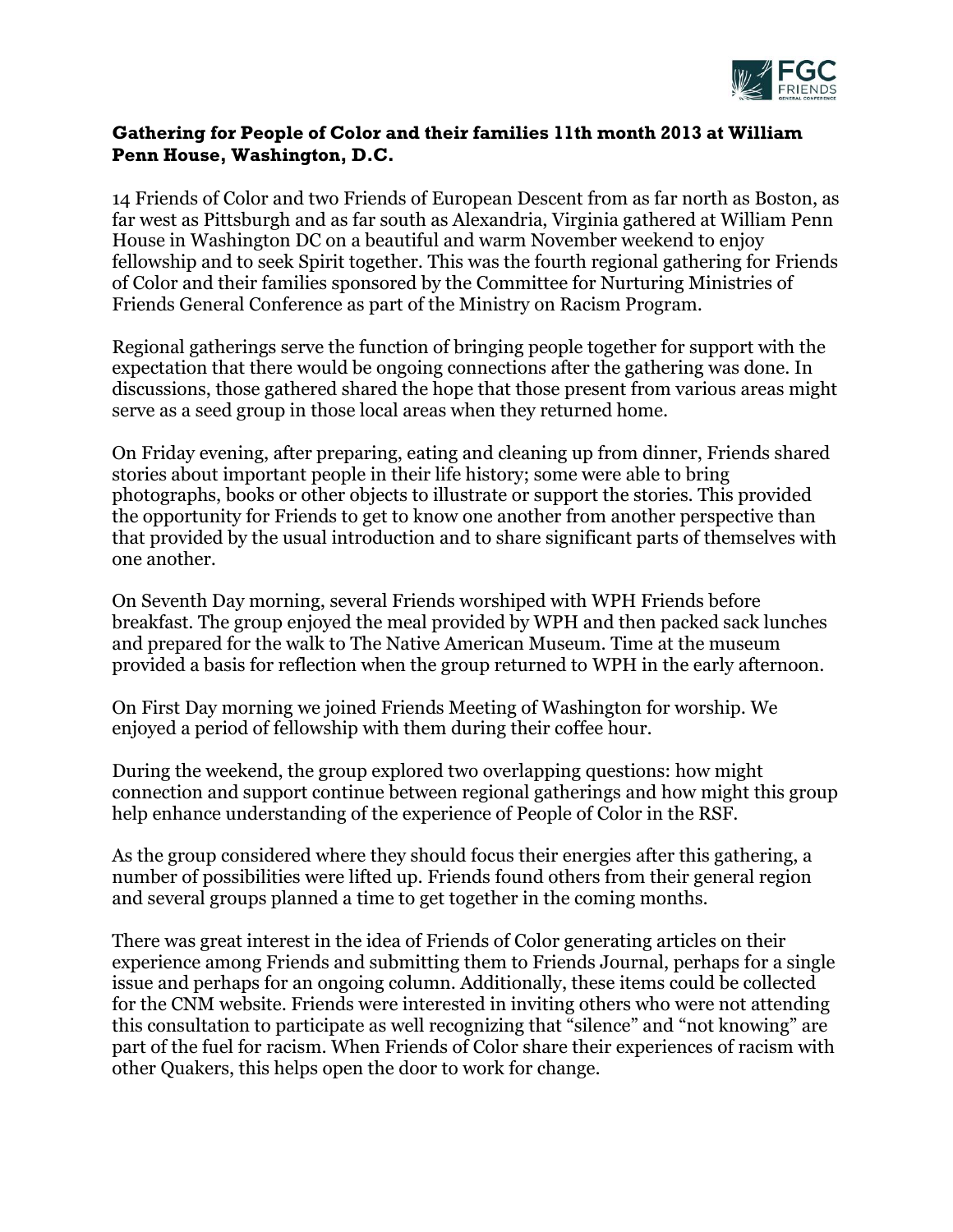

Our tradition is speaking truth to power. The group felt it was important that all Friends understand the importance of gathering for People of Color. The specific benefits identified included:

- Decrease isolation and validation of experiences.
- Mutual support for people of color in a region
- Getting stories out so that European Americans understand the experience of Friends of color.

Those gathered recognize the potential power of coordinated effort for mutual support. Our tradition as Quakers is speaking truth to power. Friends been challenged by their meetings and many have received unconditional support. The group articulated a number of shared concerns they felt it important to publicize:

Challenges for us and our meetings:

- We need and want to live into our testimonies and support others to do that as well.
- We don't like "that *overseer* word" because it has painful associations.
- The statement: "White people are more civilized than Black people," was made to a Person of Color by a member of her meeting. It was a deeply hurtful statement to someone who worked so hard to bring forward the abolitionist history of her meeting.
- We deserve respect, consideration and concern.
- We wish for and appreciate financial support from our meetings and encouragement to take part without any question, without feeling diminished as a person for requesting money.
- We wish our meetings were better at stepping up to offer support, without any diminishment of the person and their self respect.
- We need and want to live into our testimonies and support others to do that as well.
- We realize the need to be more involved, more available to the meeting. The invitation to offer a presentation to the meeting will allow me to do some writing.

Support received from our meetings & FGC:

 The Greeley pre-gathering (prior to the 2014 summer Gathering) was the first time for me to come to know a core group of People of Color from outside my meeting. That gave me people to sit with, people to talk to. This allows a community to form and enhances a sense of belonging.